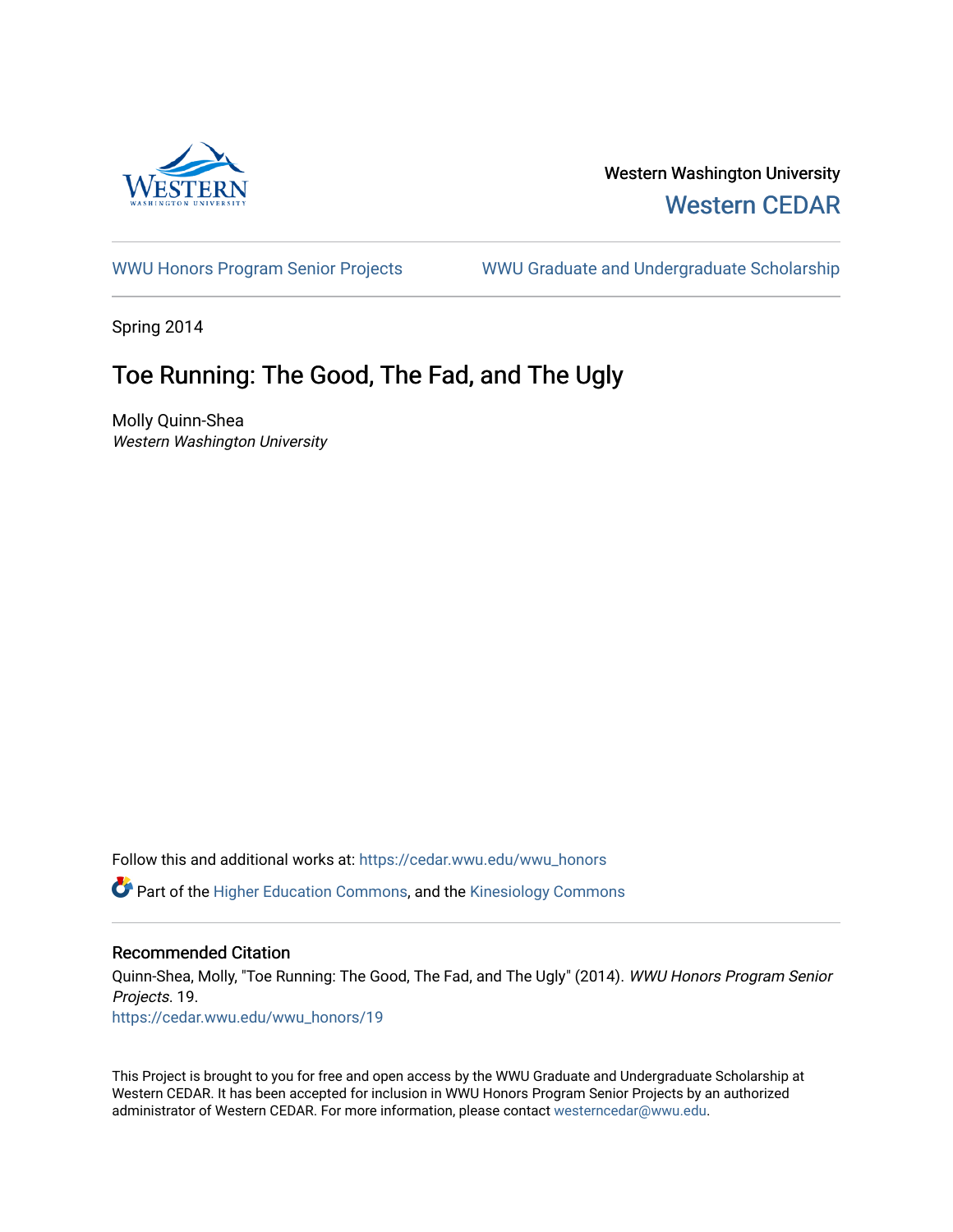#### Toe Running: The Good, The Fad, and The Ugly

## By: Molly Quinn-Shea

Compared to most other animal on the planet, humans are pathetic runners. We are not graceful like the deer nor fast like the cheetah. In fact, many have wondered why the homo sapien evolved into an upright figure since that posture is less efficient for running. Christopher McDougall, in his National Bestseller *Born to Run*, hypothesized that early humans were distance runners that outran their prey. *Born to Run*, which has been linked to the rise of the popularity of barefoot running, describes how humans do not use their Achilles tendon efficiently by striking with the heel of the foot.<sup>7, 8</sup> In hopes of reducing rate of injuries, many runners have modified their running style so that the heel strike does not occur first or at all. Yet, as many have found out, this alteration does not always reduce injuries.

First, definitions on all the unique foot strikes must be clarified. Each style is named for which part of the foot hits the ground first. Therefore, heel strike occurs when the heel hits the ground first, midfoot strike occurs when the middle section of the foot hits first, and forefoot running occurs when the forefoot hits first.<sup>5</sup> Toe running is one form of the forefoot strike yet with this style, the heel never actually reaches the ground.<sup>1</sup> The terms barefoot and forefoot running are used interchangeably because once the shoe is removed, runners naturally adopt the forefoot strike.<sup>3</sup> Growing popularity of barefoot running and the minimalist shoes has led not only to an alteration of foot strike, but also an alteration of the biomechanics of the whole body.

One result of an adapted forefoot running style is a more flexed knee, which means the knee is more bent when the foot strikes.<sup>2</sup> Knee flexion combined with plantarflexion, which is pointing of the toes and foot, during landing leads to higher demands from the Achilles tendon and calf muscles.<sup>1</sup> Compared to a forefoot strike, leg stiffness significantly increases when the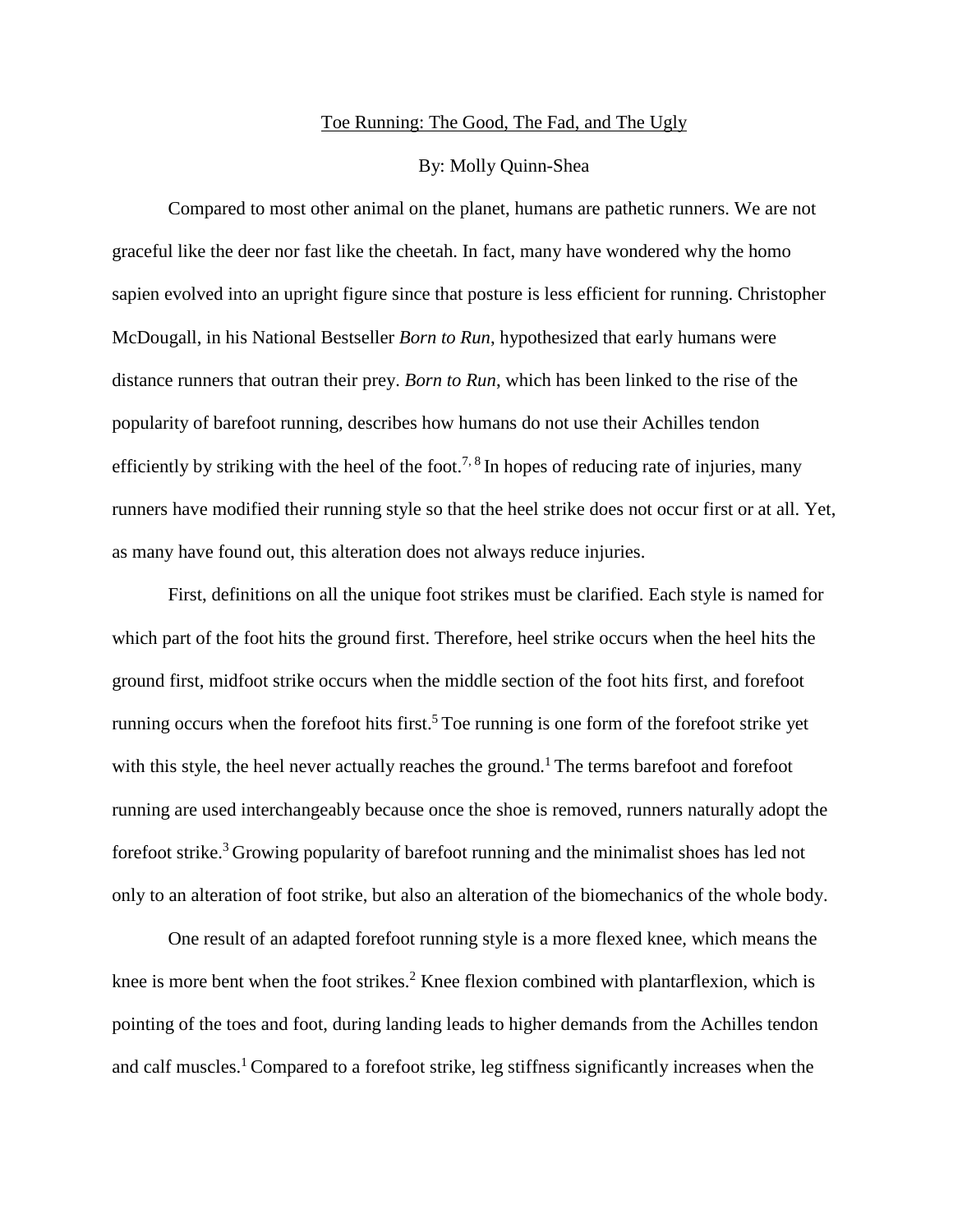heel strikes the ground first.<sup>4</sup> Consequently, the ankles receive the impact from the ground and need to be stronger and more stable when a forefoot strike is adopted. In contrast, knees feel more of the impact when a heel strike strategy is adopted.

High repetitive vertical loading rates and high impact forces have been proposed to be the leading cause of running injuries.<sup>2</sup> The shorter the amount of time it takes to transfer your weight force onto your foot, the higher the impact force. These forces must be absorbed by the whole body and can cause injury to the body. Zoe Storck, a recreational runner from Seattle, Washington, started getting shin splints in high school and they quickly became so painful that she could not run. After transitioning to a toe-strike run, her shin splints pain went away and she continued with this style for three more years. Though a toe-strike worked for Zoe, research attempting to explain how different foot strikes alter loading rates and impact forces provide conflicting conclusions. An experiment studying the differences between vertical loading rates of the different running styles concluded loading rate with barefoot forefoot strike runners were about half of those who ran with a heel strike. <sup>5</sup> Daniel Quinn-Shea, another recreational runner from Seattle decided to switch to toe-running after reading about its advantages. Yet, after a few months of transitioning to the toe strike, he started getting back pain which he attributed to the change in his running style. Many other runners, like Zoe and Daniel, altered their foot strike in hopes of reducing injuries, yet in a study of over 1600 runners, there was no significant change in rate of running-related injuries between foot strike patterns.<sup>9</sup>

Despite the lack of consistent conclusions on the effects of toe running, a growing number of runners are switching to a toe strike though 95% of endurance runners naturally heel strike while running.<sup>9</sup> Shannon Stone Cribby, a physical therapist, states that she will instruct a patient to shorten their stride if the patient exhibits anterior knee pain for it will alter where the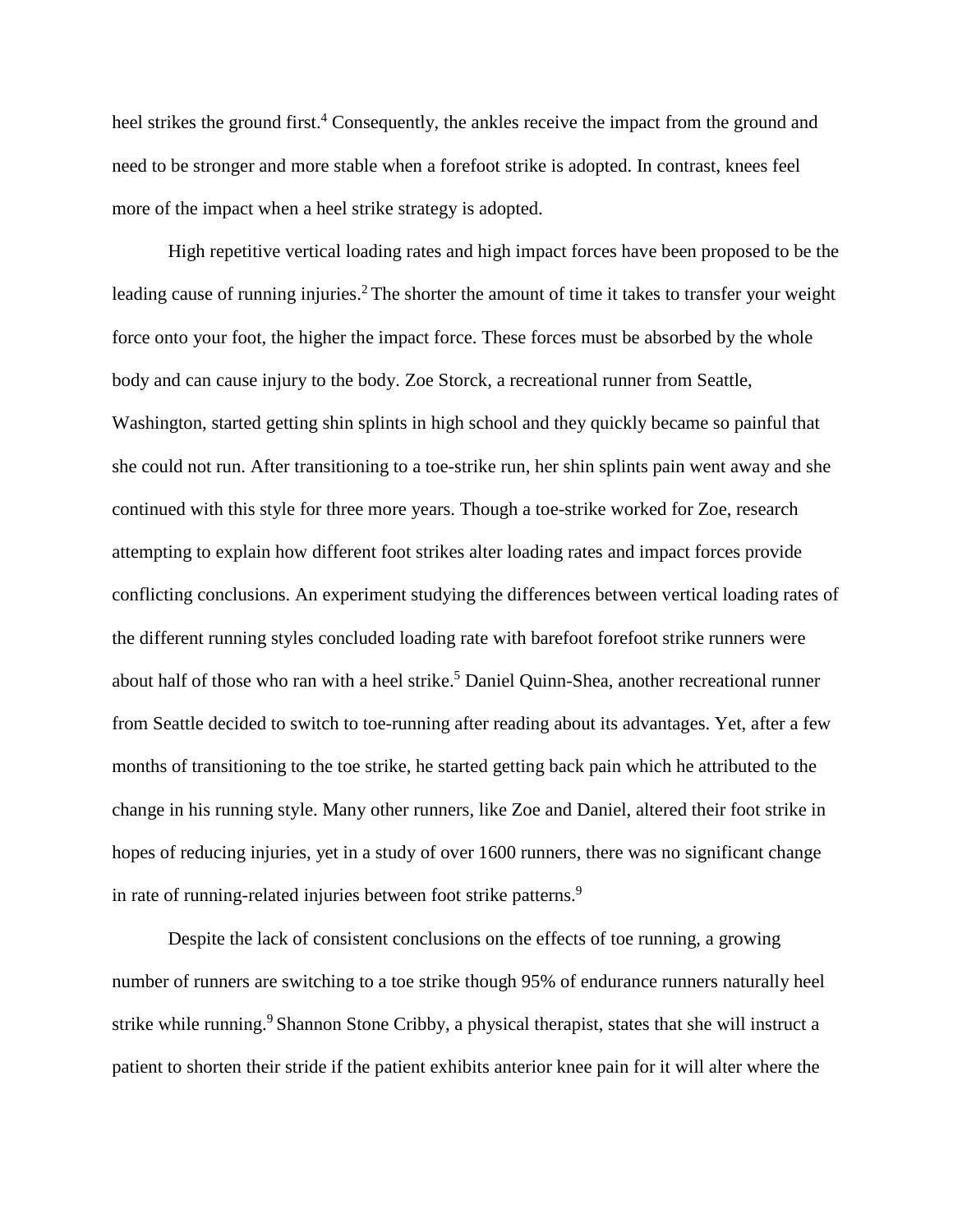force of running is distributed. Janet Morton, another physical therapist, also chooses to emphasize the cadence and stride length while working with runners instead of the foot strike. She says that she will not try to change a runner's gait unless it has a "significant impact on their injury." Some have hypothesized that toe running shortens the running stride and makes running more efficient, meaning it does not require as much energy as a heel strike while running.<sup>7</sup> Although this may be true for a sprinter, if a runner does not maintain a 6:25 minute mile, there is no difference on efficiency between either foot strike. In fact, if that pace slows to a 7:36 minute mile, the heel strike is more efficient and requires less energy. <sup>9</sup>

The endless amount of conflicting information on injury rates, energy efficiency, and advantages and disadvantages of toe versus heel strike running has resulted in misinformation reaching the general public. It is no surprise that toe running gained so much fame, especially after The Activist Times named Skora Phase X, a shoe used while toe running, the best running shoe of 2013. Lack of consistent evidence supporting or opposing either style leads runners to turn to the media for advice. Yet after interviewing multiple physical therapists and recreational and competitive runners, it is clear that there is actually no universal best way to run. Instead of being guided by trends in the media, runners must focus on their own unique gait pattern and train for, develop and perfect whichever foot strike that is most natural to them.

Transitioning from one running style to another should be gradual as each foot strike alters the mechanics of the whole body. It is not just the foot strike that can be altered and strengthened, it is also the cadence, ankle and knee stability, hip alignment, core control, posture, and arm swing. Healthy running practices for a forefoot runner include strengthening of calf and foot muscles combined with stretches after running so that the Achilles tendon does not get too tight. However, healthy habits for a heel strike runner involve developing hamstring and gluteal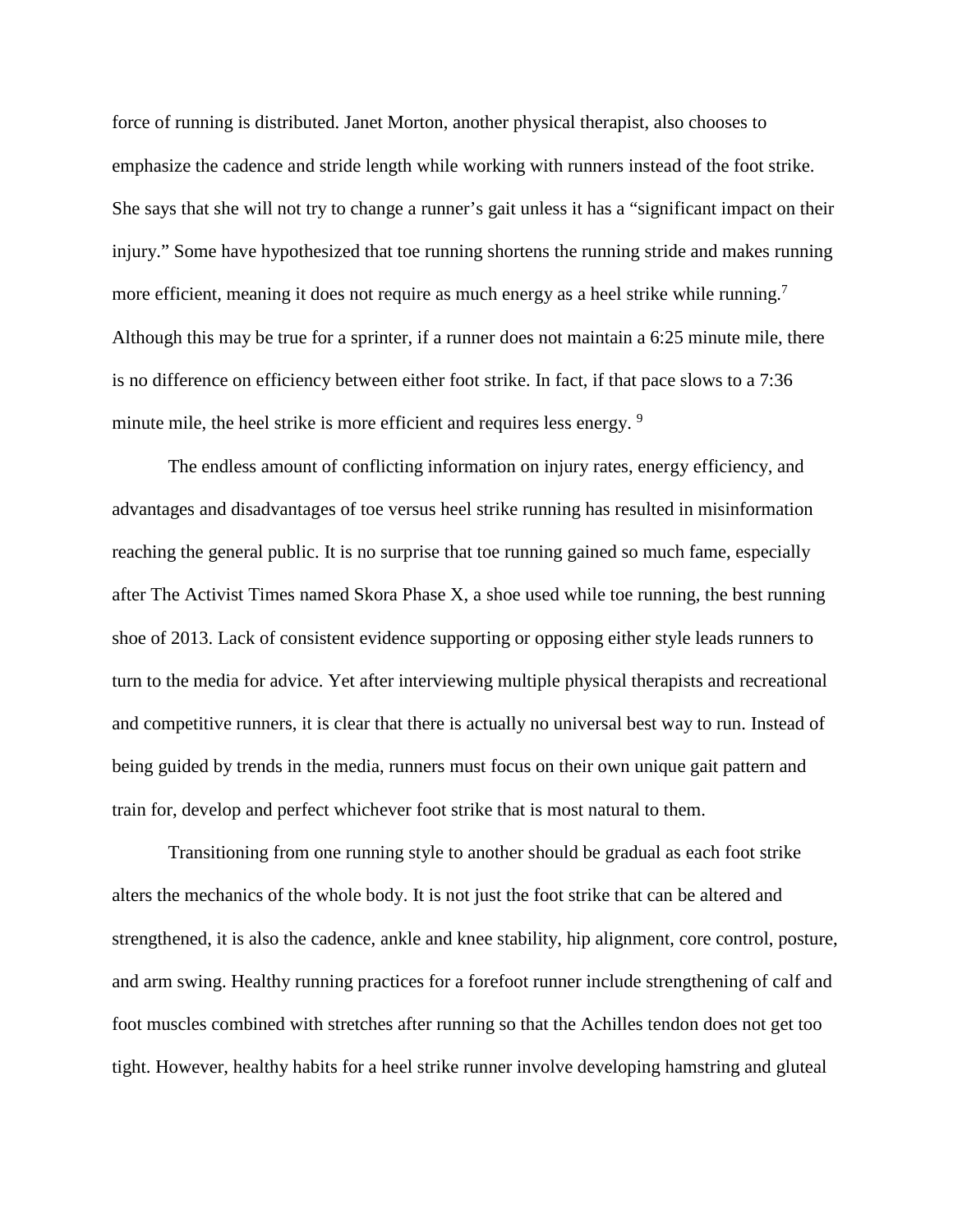muscles, as they are often outbalanced by strong quadriceps muscles. Additionally, all runners and athletes need to practice core and upper body exercises to develop a stable upper body. Scott Jurek, a physical therapist and a champion ultramarathon runner, notes in his book *Eat and Run* that an important part of running that is often forgotten is posture.<sup>6</sup> Running technique, just like every other sport, needs to be taught and trained. These healthy training practices, combined with tall posture and activated core, have proven to be the foundation of great running patterns. Toe running may turn out to be a short lived fad if runners do not apply a training plan to help them transition safely. If humans are born to run, we need to remember what Christopher McDougall said, "Running isn't bad for you — but running poorly is."8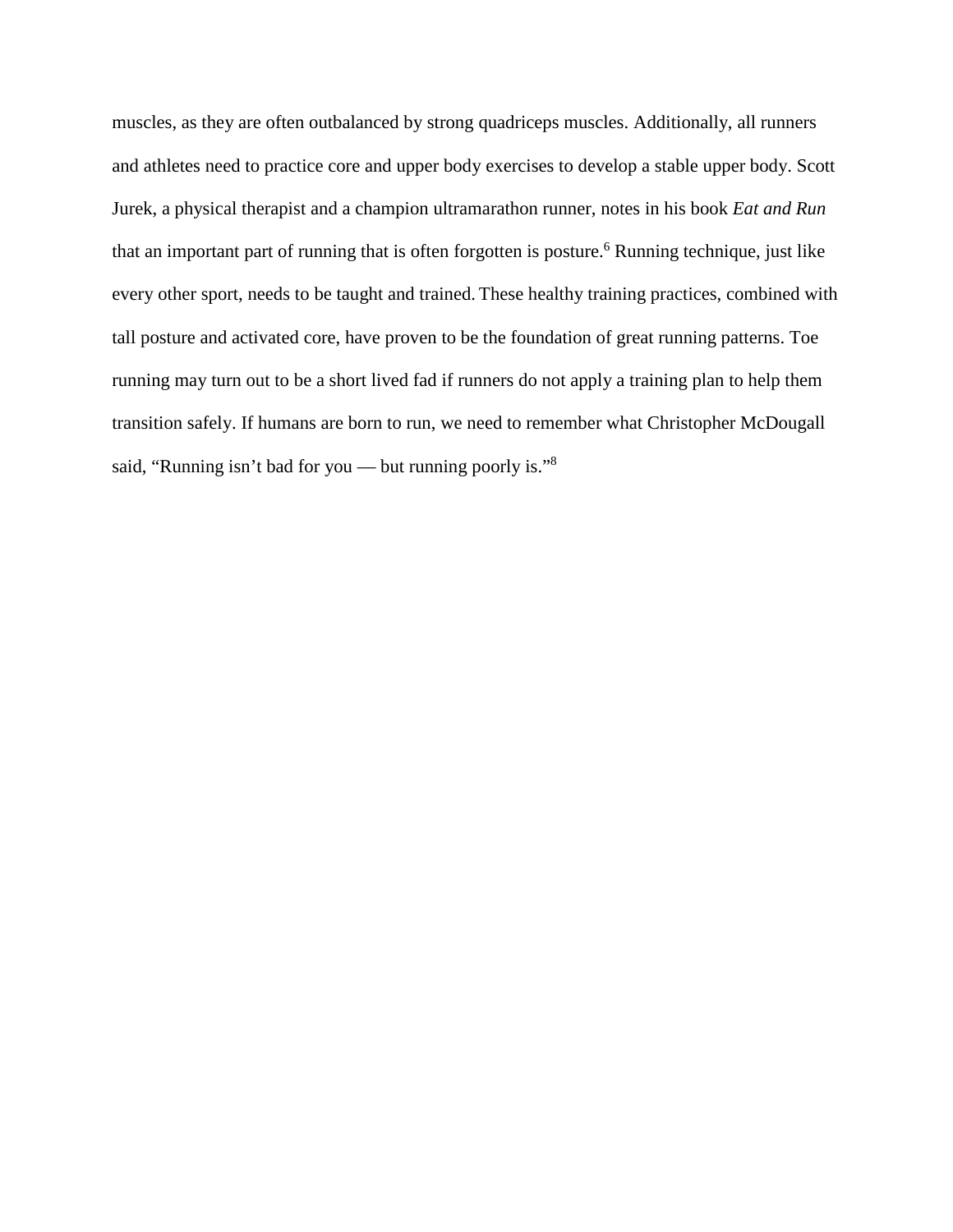#### References

- <sup>1.</sup> Allsopp, A, Dixon, S., Fallowfield, J., House, C., & Nunns, M. (2013). Biomechanical characteristics of barefoot footstrike modalities. *Journal of Biomechanics, 46*(15)*,* 2603- 2610. doi:10.1016/j.jbiomech.2013.08.009.
- <sup>2.</sup> Barton, C, Hall, J. P. L., Jones, P. R., & Morrissey, D. (2013). The biomechanical differences between barefoot and shod distance running: A systematic review and preliminary metaanalysis. *Sports Medicine, 43*, 1335-1353. doi:10.1007/s40279-013-0084-3
- <sup>3.</sup> Berton, E., Chambon, N., Delattre, N., Gueguen, N., & Rao, G. (2013). The effect of shoe drop on running pattern. *Computer Methods in Biomechanics and Biomedical Engineering, 16,*  97-98. doi:10.1080/10255842.2013.815919
- 4. Curry, E. J., Matzkin, E. G. & Murphy, K. (2013). Barefoot running: does it prevent injuries? *Sports Medicine, 43*, 1131-1138. doi:10.1007/s40279-013-0093-2
- 5. D'Andrea, S., Daoud, A. I., Davis, I. S., Lieberman, D. E, Mang'Eni, R. O., Pitsiladis, Y., …Werbel, W. A. (2010). Foot strike patterns and collision forces in habitually barefoot versus shod runners. *Nature, 463*(28). doi:10.1038/nature08723
- 6. Jurek, S. (2013). *Eat and Run.* New York, NY: Houghton Mifflin Harcourt Publishing Company.
- <sup>7.</sup> Lorenz, D. S. & Pontillo, M. (2012). Is there evidence to support a forefoot strike pattern in barefoot runners? A review. *Sports Health, 4*(6)*,* 480-484. doi:10.1177/1941738112448055
- 8. McDougall, C. (2009). *Born to run: A hidden tribe, superathletes, and the greatest race the world has never seen.* New York, NY: Random House, Inc.